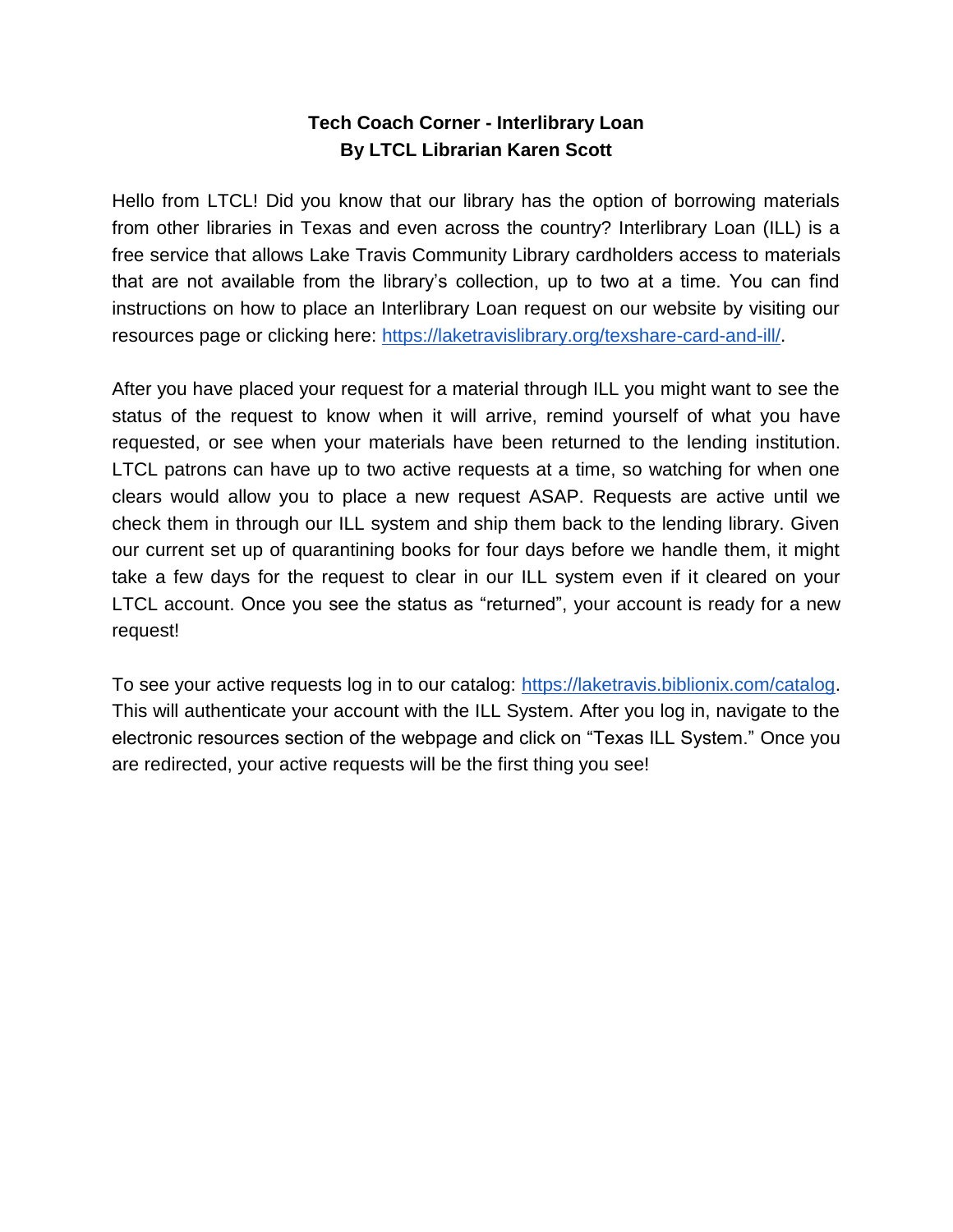

If you don't see your requests here for whatever reason, you can log into the ILL system directly by going to<https://texasgroup.worldcat.org/>*.* Once here, hover over the Texas Group Catalog tab, and select *my requests* from the drop down menu.